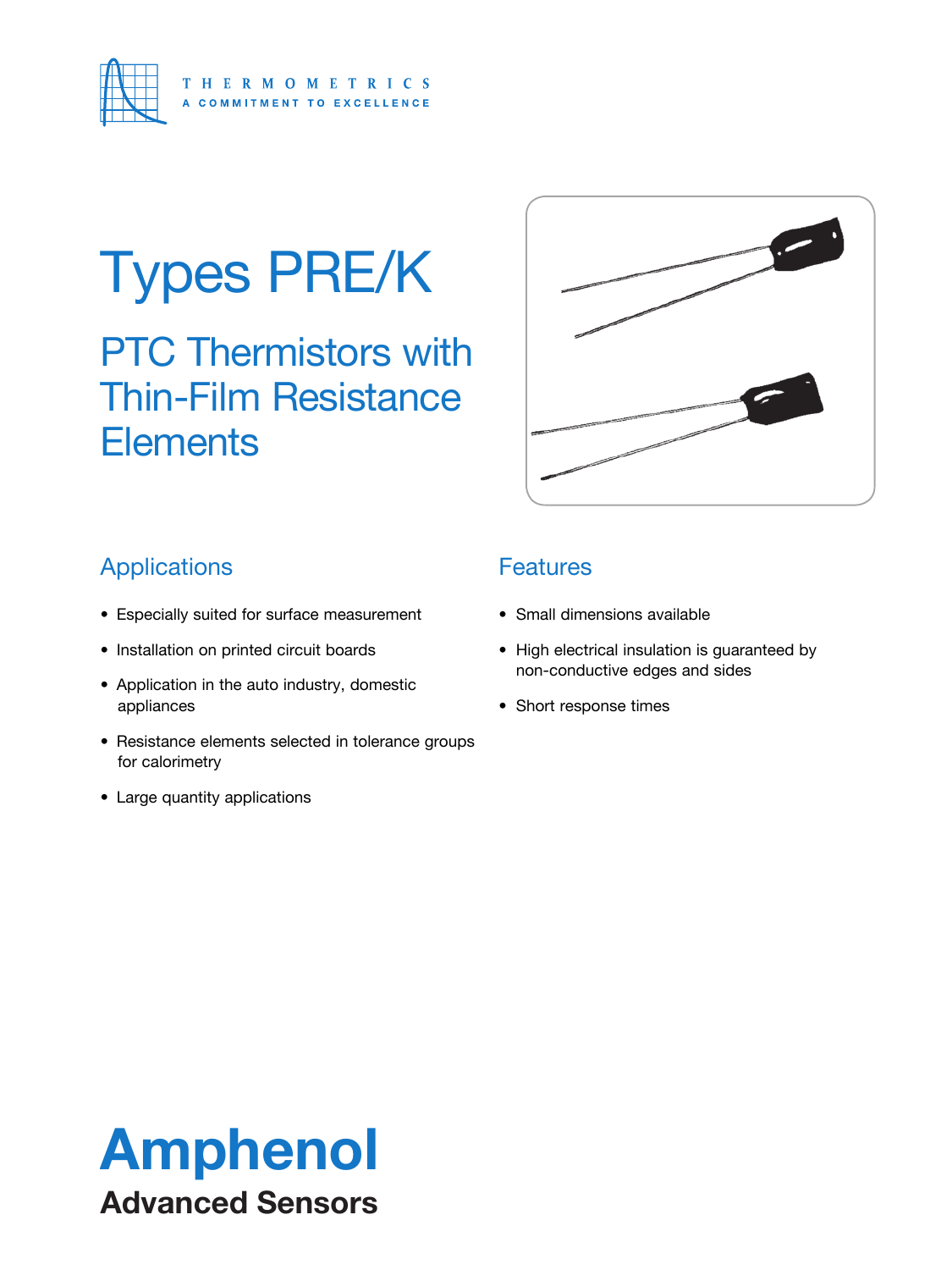# Types PRE/K Specifications

## **Description**

A ceramic substrate supports a structured platinum layer covered with glass. The connection lead contacts are shear force resistant.

## **Options**

Special versions on request. (Please take into account longer delivery time and minimum order quantity).

Examples of possible variations are:

- Narrower IEC tolerances (indicate measurement point or range)
- Temperature up to 1112°F (600°C)
- Metallizations of the back of the substrate
- Longer or shorter connection wires
- Connection wires in opposite direction: U shape or S shape (chip surface completely covered with fixation paste for improved wire connection)
- Silver connection leads (Ø0.3 mm), which allows an easy soft solder (temperature range -94°F to 482°F (-70°C to 250°C))
- Extension of the connection wires with all types of cables

## **Data**

**Nominal Resistance Value** 100  $\Omega$ , 500  $\Omega$ , 1000  $\Omega$  at 32°F (0°C)

#### **Tolerance Grade**

A and B according to IEC 751 and narrower tolerances in restricted temperature ranges. (-40°F to 302°F (-40°C to 150°C))



*NTC Type PRE/K Dimensions*

**Temperature Range** -94°F to 932°F (-70°C to 500°C)

**Connection Material** Platinum coated nickel wire

#### **Temperature Stability** Slight hysteresis possible after temperature shocks.

#### **Vibration Resistance**

High resistance to vibration and shocks.

#### **Mechanical Stability**

Insensitive to varying pressure, but sensitive to twisting and bending. Care must be taken when housing the elements; excessive stress may affect nominal resistance.

#### **Environmental Conditions**

Unhoused, for dry environment only.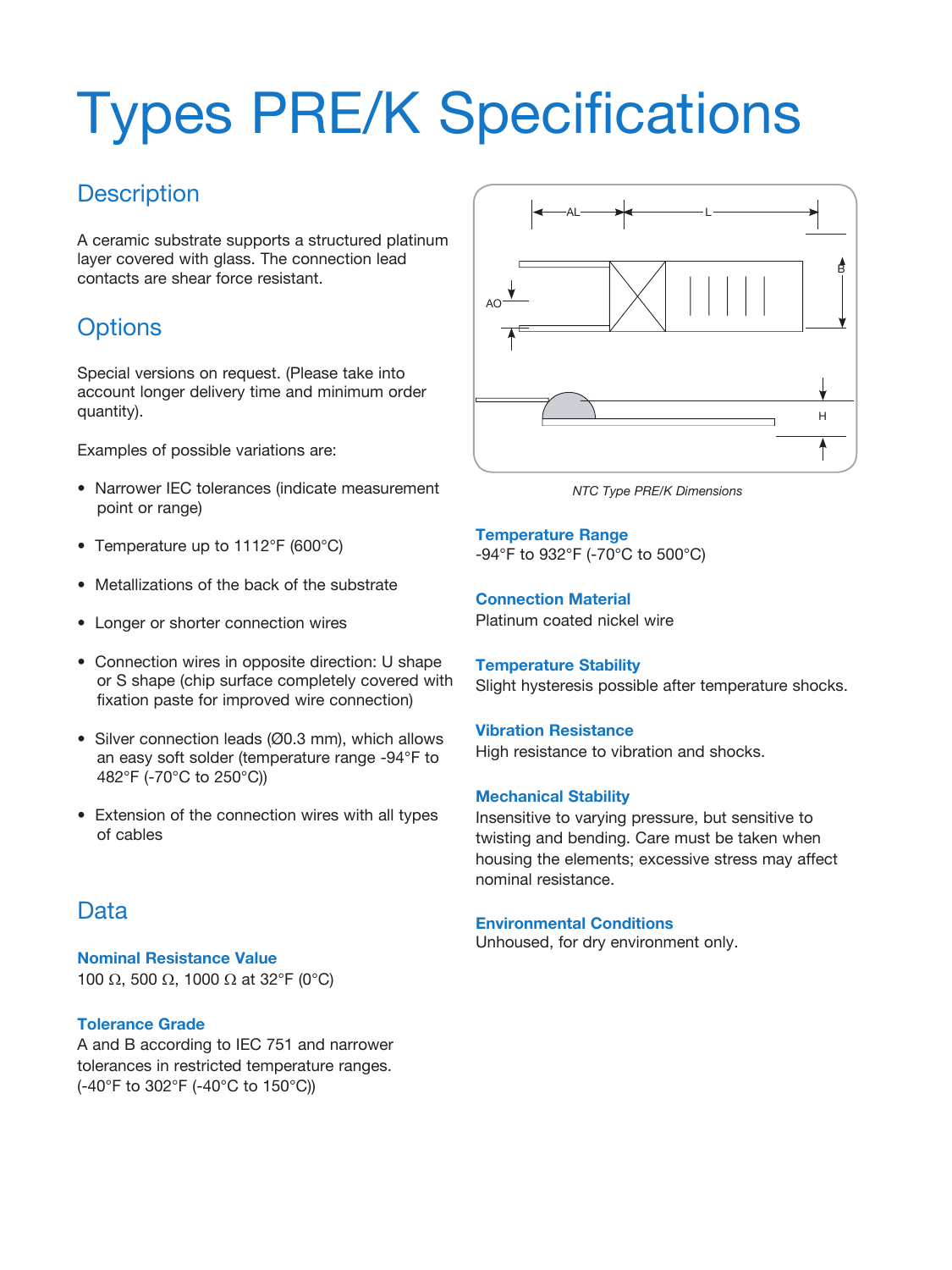## Types PRE/K Specifications

|                    |                                                     |                         |     |     |    |     | Self-Heating response time in seconds |       |           |            |       |
|--------------------|-----------------------------------------------------|-------------------------|-----|-----|----|-----|---------------------------------------|-------|-----------|------------|-------|
| <b>Part Number</b> | <b>Nominal</b><br>Resistance<br>в<br>н<br>AL<br>AO. |                         |     |     |    |     | k/mW<br>water current                 |       |           | air stream |       |
|                    | Ω                                                   | L<br>(Dimensions in mm) |     |     |    |     | air stream<br>$v = 0.4$ m/s           |       | $v=1$ m/s |            |       |
|                    | @ 0°C                                               |                         |     |     |    |     | $v=1$ m/s                             | t=0.5 | t=0.9     | $t = 0.5$  | t=0.9 |
|                    |                                                     |                         |     |     |    |     |                                       |       |           |            |       |
| Class B            |                                                     |                         |     |     |    |     |                                       |       |           |            |       |
| PT101K1003B1 100   |                                                     | 9.5                     | 2.9 | 0.9 | 10 | 0.2 | 0.15                                  | 0.2   | 0.5       | 5.4        | 17.9  |
| PT501K1003B1 500   |                                                     | 9.5                     | 2.9 | 0.9 | 10 | 0.2 | 0.15                                  | 0.2   | 0.5       | 5.4        | 17.9  |
| PT102K1003B1 1000  |                                                     | 9.5                     | 2.9 | 0.9 | 10 | 0.2 | 0.15                                  | 0.2   | 0.5       | 5.4        | 17.9  |
| PT101K1002B1 100   |                                                     | 9.5                     | 1.9 | 0.9 | 10 | 0.2 | 0.20                                  | 0.2   | 0.4       | 4.2        | 12.7  |
| PT501K1002B1 500   |                                                     | 9.5                     | 1.9 | 0.9 | 10 | 0.2 | 0.20                                  | 0.2   | 0.4       | 4.2        | 12.7  |
| PT102K1002B1 1000  |                                                     | 9.5                     | 1.9 | 0.9 | 10 | 0.2 | 0.20                                  | 0.2   | 0.4       | 4.2        | 12.7  |
| PT101K0403B1 100   |                                                     | 3.9                     | 2.9 | 0.9 | 10 | 0.2 | 0.35                                  | 0.2   | 0.5       | 4.1        | 13.6  |
| PT501K0403B1 500   |                                                     | 3.9                     | 2.9 | 0.9 | 10 | 0.2 | 0.35                                  | 0.2   | 0.5       | 4.1        | 13.6  |
| PT102K0403B1 1000  |                                                     | 3.9                     | 2.9 | 0.9 | 10 | 0.2 | 0.35                                  | 0.2   | 0.5       | 4.1        | 13.6  |
| PT101K0402B1 100   |                                                     | 3.9                     | 1.9 | 0.9 | 10 | 0.2 | 0.50                                  | 0.2   | 0.5       | 3.4        | 10.7  |
| PT501K0402B1 500   |                                                     | 3.9                     | 1.9 | 0.9 | 10 | 02  | 0.50                                  | 0.2   | 0.5       | 3.4        | 10.7  |
| Class A            |                                                     |                         |     |     |    |     |                                       |       |           |            |       |
| PT101K1003D1 100   |                                                     | 9.5                     | 2.9 | 0.9 | 10 | 0.2 | 0.15                                  | 0.2   | 0.5       | 5.4        | 17.9  |
| PT101K1002D1 100   |                                                     | 9.5                     | 1.9 | 0.9 | 10 | 0.2 | 0.20                                  | 0.2   | 0.4       | 4.2        | 12.7  |
| PT101K0403D1 100   |                                                     | 3.9                     | 2.9 | 0.9 | 10 | 0.2 | 0.35                                  | 0.2   | 0.5       | 4.1        | 13.6  |
| PT101K0402D1 100   |                                                     | 3.9                     | 1.9 | 0.9 | 10 | 0.2 | 0.50                                  | 0.2   | 0.5       | 3.4        | 10.7  |
| Class 1/3 DIN B    |                                                     |                         |     |     |    |     |                                       |       |           |            |       |
| PT101K1003B3 100   |                                                     | 9.5                     | 2.9 | 0.9 | 10 | 0.2 | 0.15                                  | 0.2   | 0.5       | 5.4        | 17.9  |
| PT101K1002B3 100   |                                                     | 9.5                     | 1.9 | 0.9 | 10 | 0.2 | 0.20                                  | 0.2   | 0.4       | 4.2        | 12.7  |
| PT101K0403B3 100   |                                                     | 3.9                     | 2.9 | 0.9 | 10 | 0.2 | 0.35                                  | 0.2   | 0.5       | 4.1        | 13.6  |
| PT101K0402B3 100   |                                                     | 3.9                     | 1.9 | 0.9 | 10 | 0.2 | 0.50                                  | 0.2   | 0.5       | 3.4        | 10.7  |
| Class B            |                                                     |                         |     |     |    |     |                                       |       |           |            |       |
| PT101K2002B1 100   |                                                     | 2.3                     | 1.9 | 0.9 | 10 | 0.2 | 1                                     | 0.3   | 0.8       | 3          | 9     |
| <b>Class A</b>     |                                                     |                         |     |     |    |     |                                       |       |           |            |       |
| PT101K2002A1 100   |                                                     | 2.3                     | 1.9 | 0.9 | 10 | 0.2 | 1                                     | 0.3   | 0.8       | 3          | 9     |
|                    |                                                     |                         |     |     |    |     |                                       |       |           |            |       |

#### **Class 1/3 DIN B**

PT101K2002B3 100 2.3 1.9 0.9 10 0.2 1 0.3 0.8 3 9 Dimensional tolerances: L (length of body) and B (width) = ±0.0059 in (±0.15 mm), H (height, includes 0.0157 in (0.4 mm) substrate thickness) = maximum 0.0079 in / 0.0039 in (±0.2mm / -0.1mm), AL (connection wire length) = ±0 .04 in (±1.0 mm).

A0 (connection wire diameter) =  $\pm 0.00079$  in ( $\pm 0.02$  mm).

The measuring point for the basic value is situated at 0.315 in (8 mm) from the end of the sensor body.